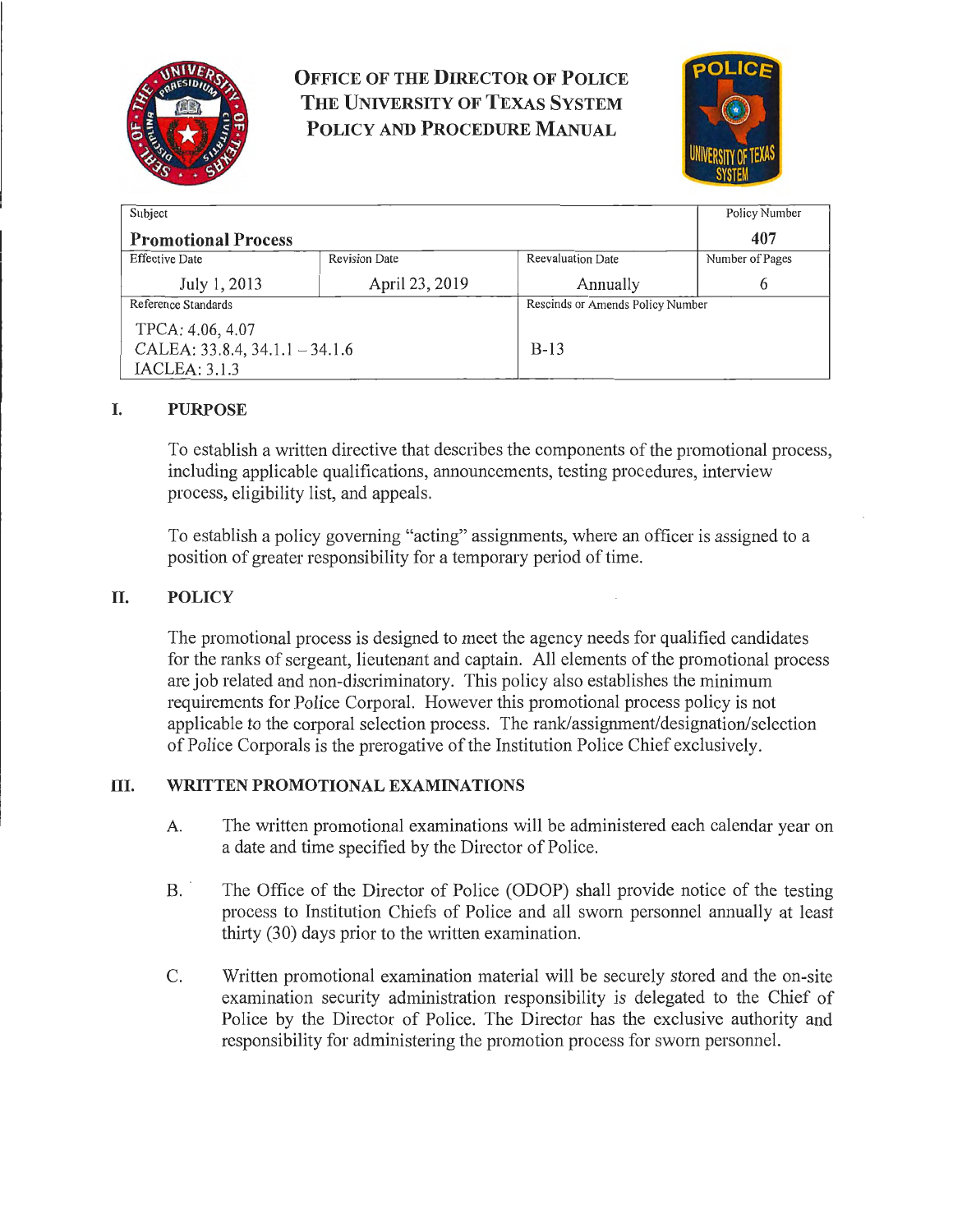- D. ODOP will score all of the written examinations to establish eligibility to continue in the promotional process; the scoring shall commence as soon as the exam administration is complete.
- E. Eligibility to take the examinations shall be established by the criteria set forth in the approved job descriptions for sergeant, lieutenant, and captain that are found at the website, http://www.utsystem.edu/pol/policies.htm and as described in this written directive.
- F. Qualified officers wishing to take the written promotional examination must notify their respective Chief of Police in writing, who shall, in tum, verify the candidate meets all required qualifications and then so notify ODOP.
- G. The minimum length of law enforcement service to be eligible to participate in the promotional process are:

1. Sergeant-Three years' UTSP satisfactory service or two years' satisfactory UTSP service and one year's honorable service in another full service law enforcement agency as a full time commissioned peace officer.

2. Lieutenant—Currently serving as a Sergeant and five years' UTSP satisfactory service or three years' satisfactory UTSP service and two years' honorable service in another full service law enforcement agency as a full time commissioned peace officer.

3. Captain-Currently serving as a Lieutenant and seven years' UTSP satisfactory service or five years' satisfactory UTSP service and two years' honorable service in another full service law enforcement agency as a full time commissioned peace officer.

- H. Service times must be achieved by the date of the administration of the written examination.
- I. The minimum length of law enforcement service required for Corporal is: two years' UTSP satisfactory service after the successful completion of probation or one year's satisfactory UTSP service after successful completion of probation and one year's honorable service in another full service law enforcement agency as a full time commissioned peace officer.

#### **IV. ASSESSMENT CENTERS**

A. A promotional assessment center or similar process will also be used to further measure promotional potential of those candidates who successfully pass the written promotional examination; the assessment center or similar process will be designed and undertaken at the direction of, and under the oversight, of the Chief of Police. The Institution Chief of Police is exclusively responsible for the assessment center or similar process.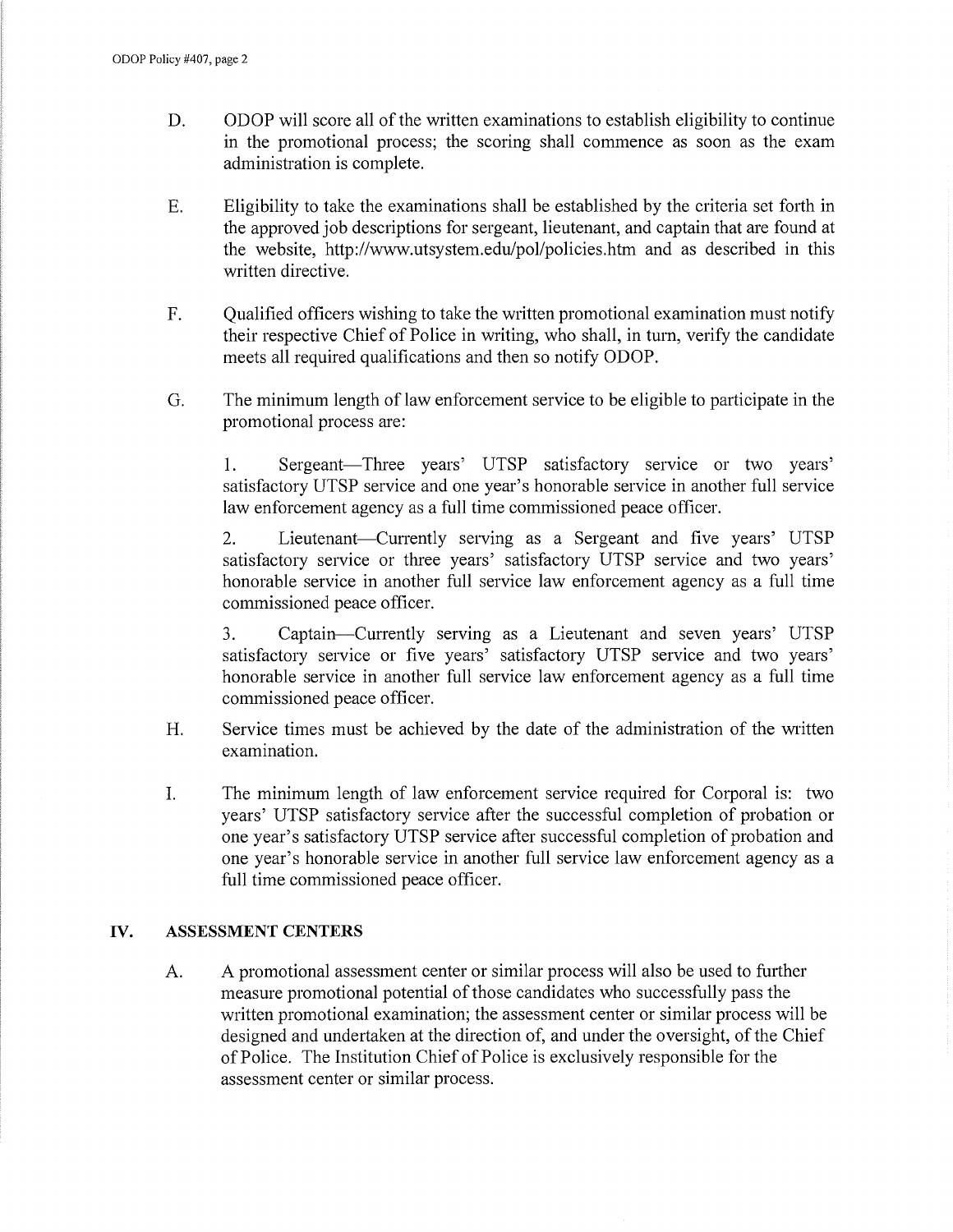- B. The results of the assessment center or similar process shall reflect a numerical score based on a 100-point scale.
- C. Upon completion by the assessment center or similar process, the score sheets and video media that documented candidates' performance will be submitted by mail or electronically to the Director of Police for scoring and retention. The score sheets and video media will be maintained by the Director of Police for three (3) years from the date of the promotional assessment and shall be filed separately from employee personnel files.

# **V. FINAL COMPOSITE SCORE**

A. After tabulating the assessment center scores, the Director of Police will compile a final composite score for each candidate by using the following criteria:

| Category |                                | Maximum Score |
|----------|--------------------------------|---------------|
|          | Written Examination            | 300           |
|          | <b>Assessment Center Score</b> | 500           |
|          | <b>Services Points</b>         | 50            |
|          | College Education Points       | 150           |
| Total    |                                | 1000          |

The Director of Police will provide the Chief of Police the final composite scores for all of the candidates who complete the promotion review by the assessment center or oral interview poard.

The Director of Police will provide each candidate with their individual score on the written examination. The Director of Police delegates the responsibility for assessment center debriefs to the Chief of Police who convened the promotional assessment center.

- B. The composite score will be based on the following:
	- 1. Written examinations will be scored using the 100-point system whereby a perfect score (100 percent) would be 100 points. Passing score is 70 percent. The points achieved on the written examination will be multiplied by three (3) for a maximum possible score of 300 points.
	- 2. The assessment center score is derived by the candidate's performance on job related practical exercises and responses to standardized questions asked by assessors on a board.
		- a. The members of the board/assessment center will rate the candidate's command presence, exercise performance (if applicable), reasoning/judgment, ability to communicate, and leadership potential among other criteria.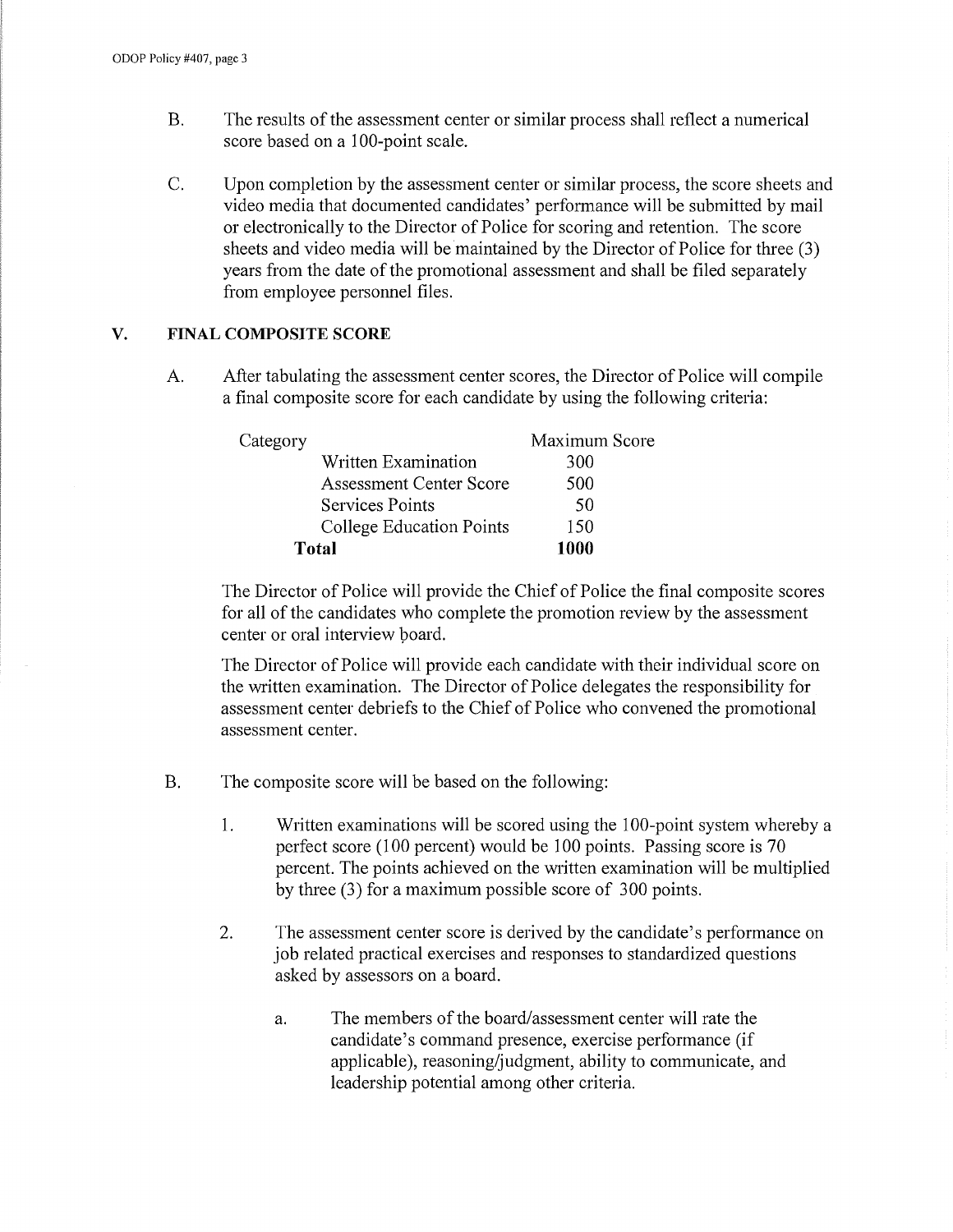- b. The score is based upon the 100-point system. The final scores will be multiplied by five (5) for a maximum possible score of 500 points.
- 3. Service points will be credited to candidates only for commissioned service within the University of Texas System Police.
	- a. Points will be awarded based upon 2.5 points for each twelve (12) month period of commissioned service up to a maximum of fifty (50) points for 20 years of service.
	- b. Employees who are reinstated or re-employed by a component institution police department will not be credited with prior service until one (1) year of continuous service has been completed following their date of reinstatement or re-employment. This does not apply to employees who are reinstated upon return from military leave. Employees on military leave are credited for commissioned service as if no break in service had occurred.
- 4. Education points will be credited based on 1.25 points for each full semester hour up to a maximum of one hundred fifty (150) points for a degree from an accredited college or university. It will be the candidate's responsibility to furnish the necessary official transcripts to the Texas Commission on Law Enforcement (TCOLE), as coordinated by the Office of the Director of Police, so that all college credit hours to be considered are reflected in the TCOLE Data Distribution System (TCLEDDS); TCLEDDS shall be the sole source relied upon to establish a candidate's accrual of college credit hours.
	- a. Education requirements for various ranks are found in approved job descriptions, "Job Descriptions for Police Personnel of The University of Texas System" at http://www.utsystem.edu/pol/policies.htm and are included in brief in this policy.
	- b. Effective with the 2013 promotional process the education criteria to participate in the annual promotional process:
		- (1) Sergeant-Sixty semester hours of college credit or an Associate's degree from an accredited college or university.
		- (2) Lieutenant-Ninety semester hours of college credit from an accredited college or university.
		- (3) Captain-Bachelor's degree from an accredited college or university.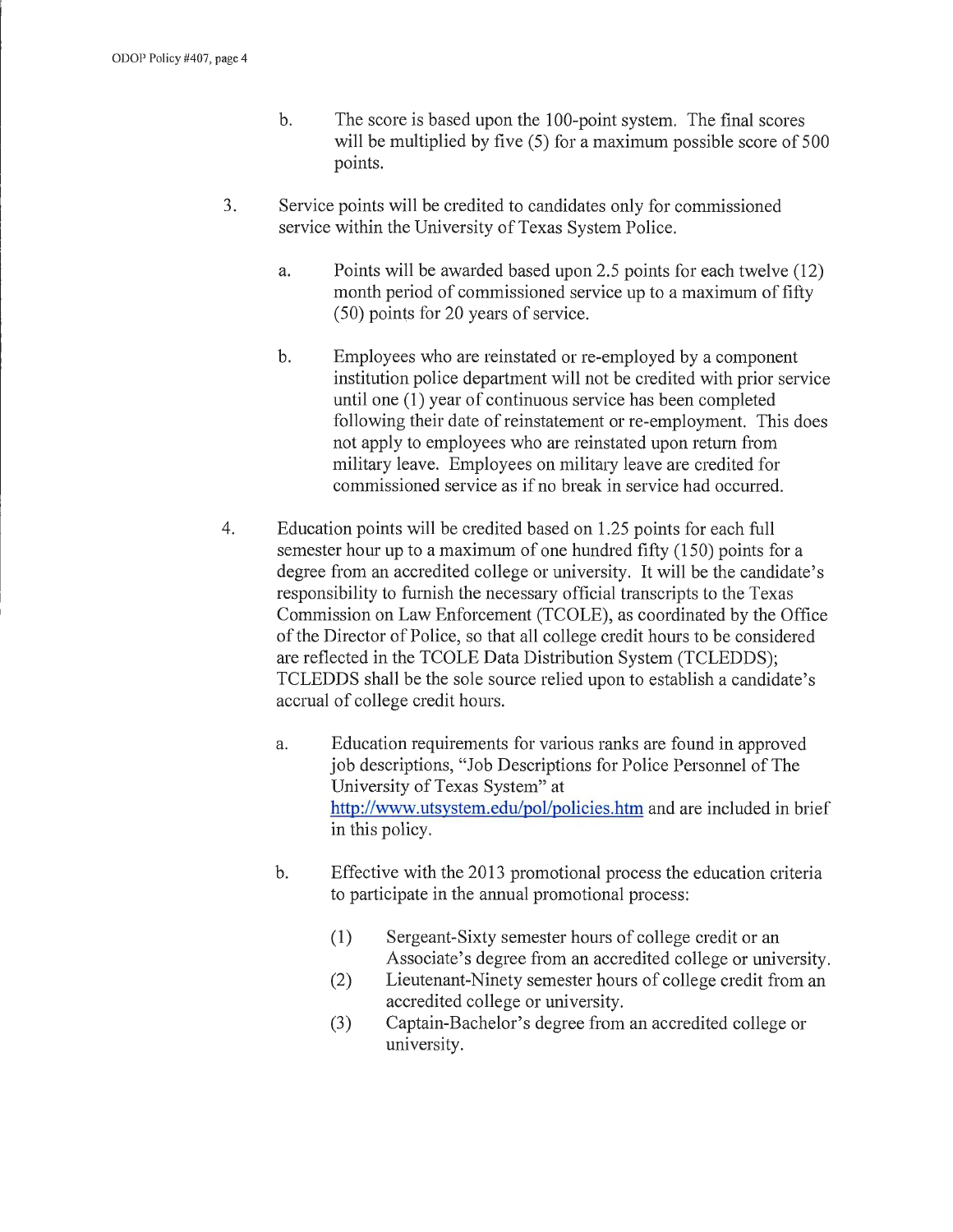- c. Effective at the same time as the 2013 promotions process the education criteria for Corporal: thhiy semester hours of college credit from an accredited college or university.
- C. In the case of an identical aggregate score, candidates with the highest assessment center score will prevail. If the assessment center scores are identical, seniority shall be the deciding factor.
- D. The required level of educational achievement, as recorded in TCLEDDS, shall be established and recorded no later than the date of the administration of the written examination.
- E. The composite scores will constitute the promotion eligibility list. That list's duration is one year from the date of the written examination and will expire on the date of the next written examination element of the promotional process.

## **VI. MAKE-UP WRITTEN EXAMINATIONS**

- A. ODOP shall establish an alternate date for the administration of a make-up written examination; the date shall be no more than five (5) business days from the original exam date unless waived by the Director of Police.
- B. The location(s) shall be determined by ODOP.
- C. Requests to take the make-up exam shall be made from the candidate to the Institution Chief of Police to ODOP.
- D. Acceptable reasons for such requests include, but are not limited to:
	- 1. Sudden illness
	- 2. Hospitalization
	- 3. Family Emergency
	- 4. Transportation disruption or stoppage
	- 5. Mobilization by the reserve components of the U. S. Military Services ( ongoing or forecasted).
- E. Institution Chiefs of Police will verify the adequacy of the request before forwarding to ODOP for a final decision.

#### **VII. APPEALS**

Candidates, other than those appointed to at will positions, may appeal any element of the promotional process with cause. The Director of Police is the final appeal authority in promotional process grievances or appeals.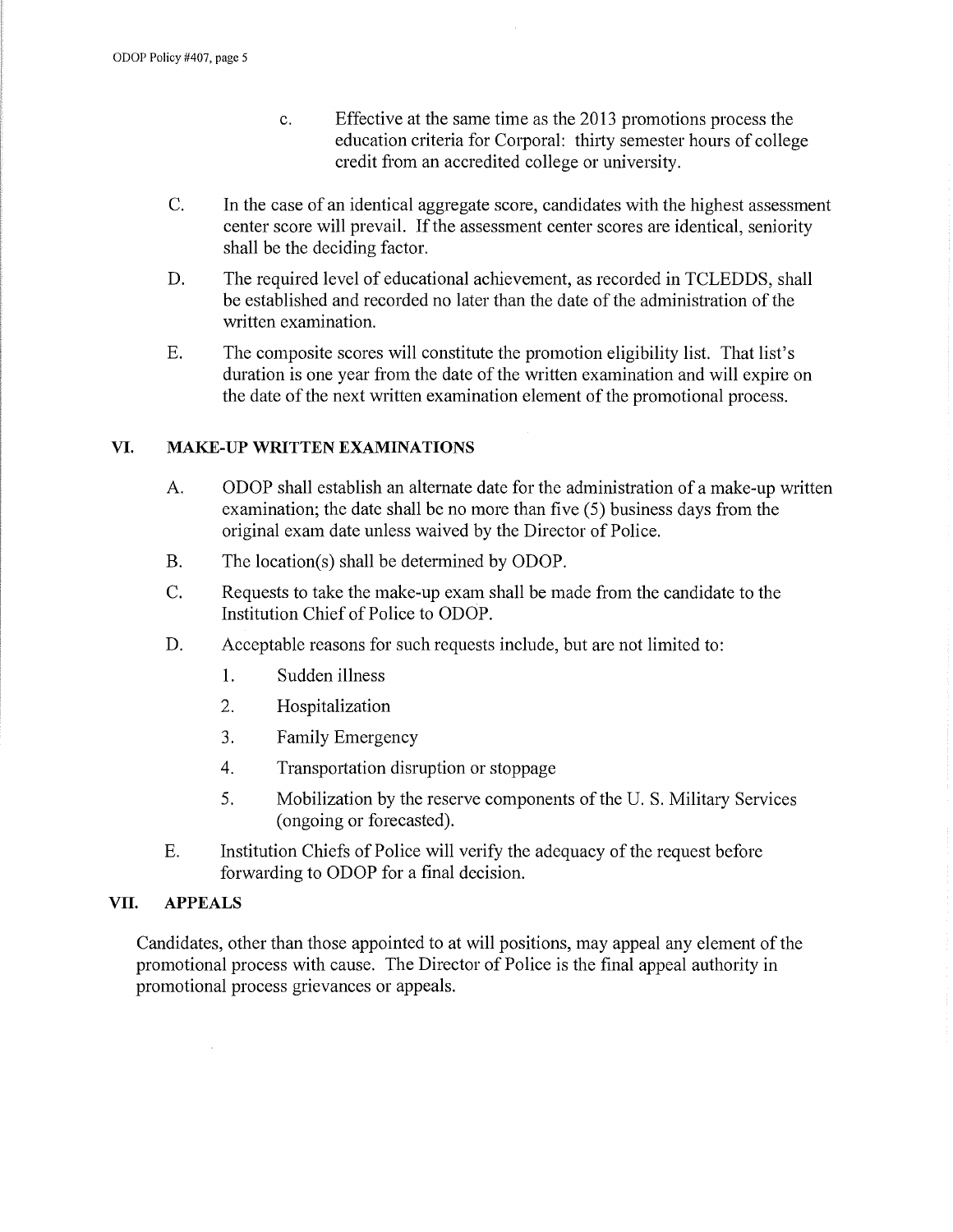# **VIII. VACANCIES**

- A. When a vacancy occurs in the position of Police Sergeant, Police Lieutenant or Police Captain at an institution Police Department, the institution Chief of Police shall have the prerogative of first selecting for promotion a qualified candidate from within the institution Police Department based on the final composite scores of the qualified candidates from within the Police Department.
- B. In the event there are no qualified candidates within the institution Police Department then the Chief of Police shall notify the Office of the Director of Police and request that the vacancy be announced across the UT System Police in an effort to seek qualified candidates from other institution Police Departments.
- C. In the event that the option in (B) above is exercised, the Office of Director of Police shall ensure that the posting of the opening(s) is communicated to all institution Chiefs of Police; all interested and otherwise qualified candidates may then apply for consideration for the vacant position.
- D. In the event there are no qualified and interested candidates within the UT System Police for an open vacancy at an institution Police Department that would otherwise be filled through the promotional process described in this policy, then the institution Chief of Police, with the approval of the Director of Police, may post the vacancy outside the UT System Police and solicit the interest of otherwise qualified external candidates.
- E. In any and all promotional decisions for the positions of Police Sergeant, Police Lieutenant and Police Captain, the institution Chief of Police may exercise the Rule of 3 and select a candidate from within the top three finalists for the position based on composite scores/rankings.
- F. In the event the position of Assistant Chief of Police or Deputy Chief of Police is to be filled at an institution Police Department, the selection process will be coordinated by the institution Chief of Police with the Office of Director of Police, with the final decision resting with the institution Chief of Police.

# **IX. PROMOTIONAL PROBATIONARY PERIOD**

All persons who are promoted to the ranks of Sergeant, Lieutenant and Captain shall complete a six month promotional probationary period.

# **X. TEMPORARY ASSIGNMENTS**

- A. An officer may be formally assigned to a position/rank/role of greater responsibility than that which he or she holds providing:
	- 1. Such assignments are limited in duration to a maximum 180 days unless an extension is granted by the Director of Police.
	- 2. Such assignments are governed by the Institutions' human resources policies.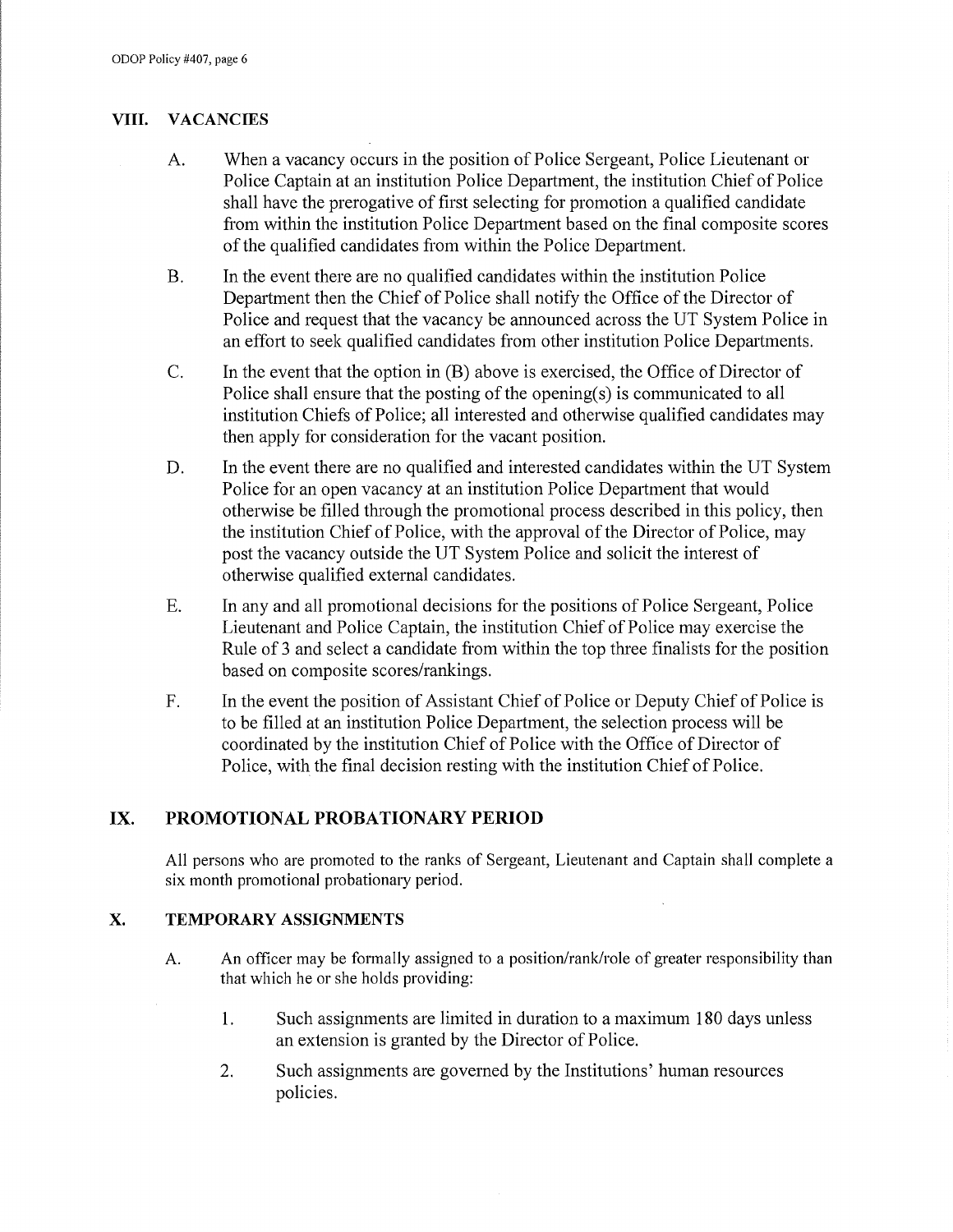- 3. Such assignments are intended to be interim or stop-gap measures initiated in response to unforeseeable supervision, management or leadership vacancies.
- 4. Such assignments are not intended to circumvent an otherwise legitimate promotion decision.
- 5. During any such assignments, the incumbents shall wear his/her permanent rank designation and not that of the temporary/acting position.
- 6. Likewise, the signature blocks or other written references for the incumbents shall reflect the acting status of the involved person (e.g. Acting Sergeant, Acting Lieutenant, Assistant Chief ad interim)

Michael J. Heidingsfield Director of Police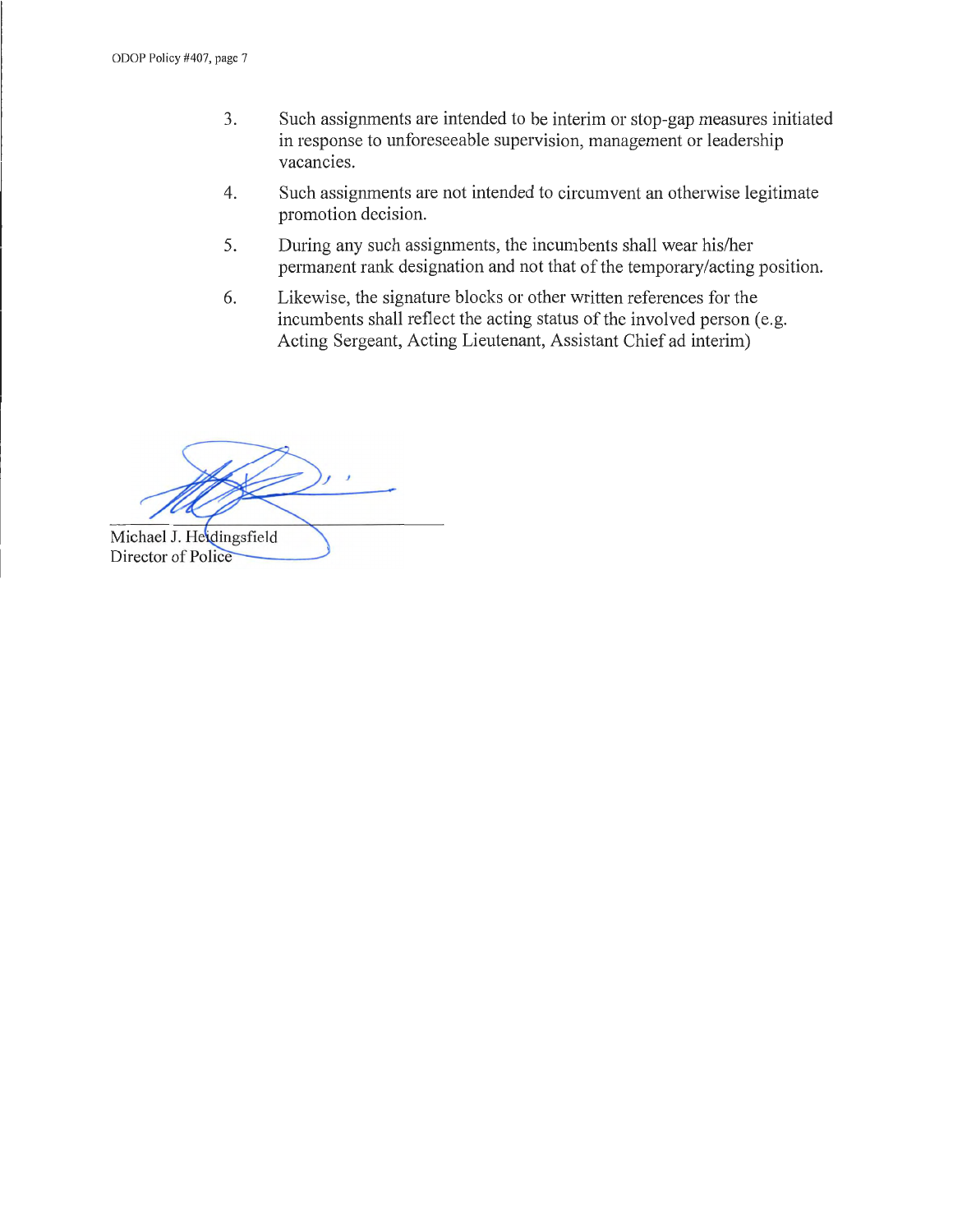#### **ADDENDUM TO POLICY 407 PROMOTIONAL PROCESS**

Minimum lengths of law enforcement service to be eligible for consideration:

- I. Corporal Eighteen (18) months' UTSP service after the successful completion of probation or one year's satisfactory UTSP service after successful completion of probation and one year's service in another full service law enforcement agency as a full time commissioned peace officer. Selection for Police Corporal is at the discretion of the Institution Chief of Police and is not governed by this policy.
- 2. Sergeant- Three years' UTSP satisfactory service or two years UTSP service and one year's service in another full service law enforcement agency as a full time commissioned peace officer; possess intermediate TCOLE certification.
- 3. Lieutenant currently serving as a UTSP Sergeant and either five years' UTSP service or three years' satisfactory UTSP service and two years' service in another full service law enforcement agency as a full time commissioned peace officer; possess intermediate TCOLE certification.
- 4. Captain- currently serving as a UTSP Lieutenant and either seven years' UTSP service or five years' satisfactory UTSP service and two years' service in another full service law enforcement agency as a full time commissioned peace officer; possess advanced TCOLE certification.

The education criteria to participate in the annual promotional process:

- 1. For Sergeant- Sixty (60) semester hours of college credit or an Associate's degree from an accredited college or university.
- 3. For Lieutenant Ninety (90) semester hours of college credit from an accredited college or university.
- 4. For Captain Bachelor's degree from an accredited college or university.